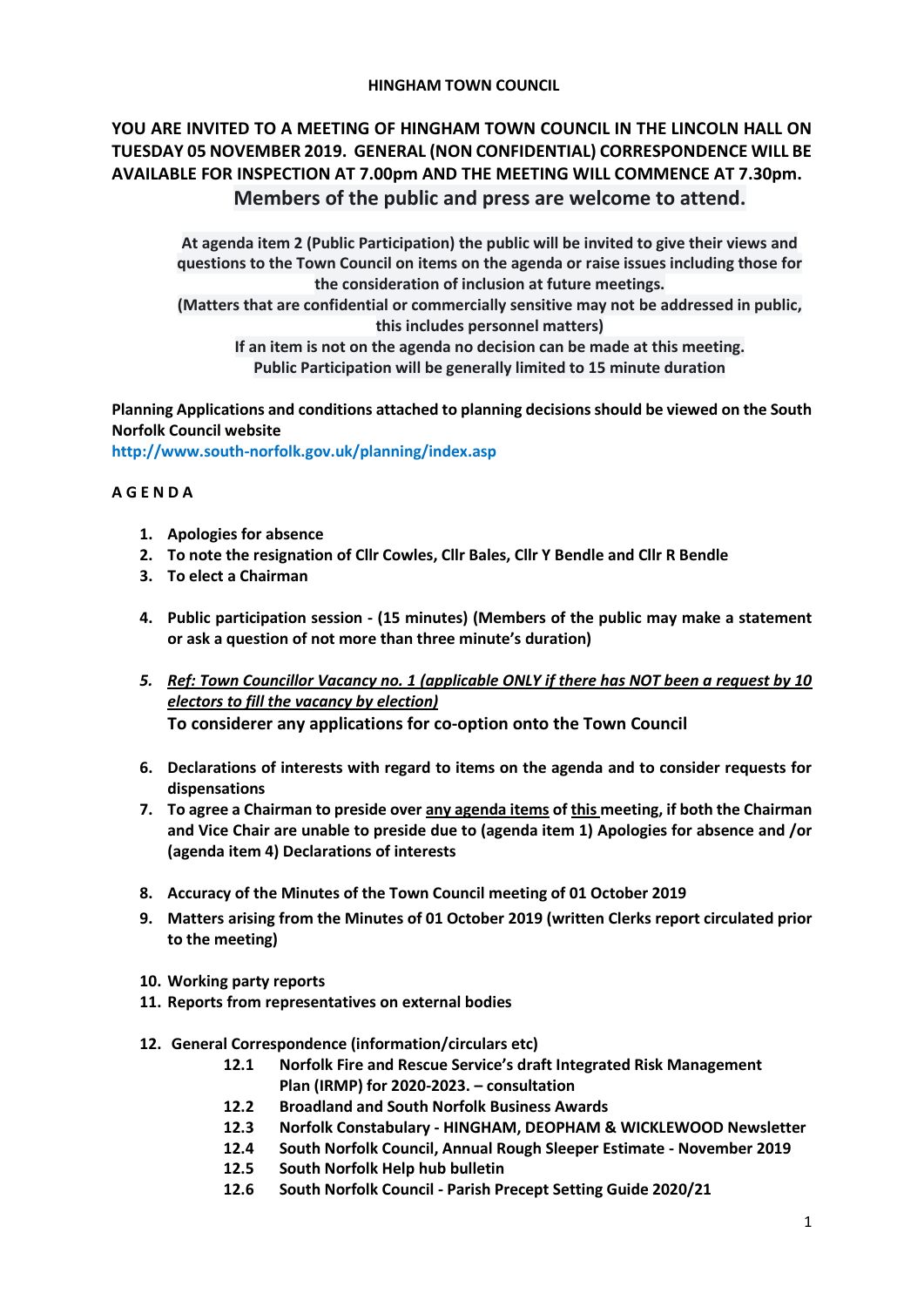- **13. Correspondence (not for public inspection) as addressed directly to Hingham Town Council (from residents etc.)**
- **14. To discuss and agree any required responses/actions in relation to any item(s) of correspondence**
- **15. District Councillor's report**
- **16. County Councillor's report**
- **17. Planning Decisions**
	- 17.1 2019/1990 Discharge of condition 11 of planning permission 2017/2330 surface water for Plot 1 only Engineering Works Watton Road Hingham Norfolk NR9 4NN - Approved
	- 17.2 2019/1881 Drop kerb to provide vehicle access to property, new parking spaces and turning area to allow clear entry/exit. 25 Norwich Road Hingham NR9 4LS - Approval with Conditions
	- 17.3 2019/0827 Residential development of 5 single storey dwellinghouses. Land South Of Watton Road Hingham Norfolk - Refusal

### **18. Planning Applications (as notified by SNC for consultation) 18.1 2019/2142 - Two storey extension to rear of property 7 Low Road Hingham Norfolk NR9 4NG**

*19. (other planning applications where the Town Council is not a consultee – for information only) 19.1 2019/2062 Beech tree, reduce the branches over hanging out-building from 6m to 4m to clear the roof by 2 meters. Quorn House 10 Market Place Hingham NR9 4AF*

## **(ITEMS 20 – 22 FINANCE)**

- **20. Reminder of the date of the next Finance Committee meeting 19 November 2019**
- **21. To note the receipt of the remittance advice for "payment made to Hingham Town Council – Community Infrastructure Levy payment £126.78**
- **22. To approve Accounts for Payment (as below and any additional invoices received)**

| <b>ACCOUNTS FOR PAYMENT 05 NOVEMBER 2019</b> |          |                                  |                             | <b>VAT</b> |
|----------------------------------------------|----------|----------------------------------|-----------------------------|------------|
| <b>TOTAL</b>                                 |          | <b>PAYEE</b>                     | <b>DETAILS</b>              |            |
| £                                            | 898.74   | staff                            | WAGES (5wk £879.36)         |            |
|                                              |          |                                  | cleaning products (14.40)   | 2.40       |
|                                              |          |                                  | binbags (4.98)              | 0.83       |
|                                              |          |                                  |                             |            |
| £                                            | 871.44   | staff                            | WAGES (871.44)              |            |
| £                                            | 66.09    | NEST (D/DEBIT)                   | PENSION                     |            |
| £                                            | 617.77   | <b>FON</b>                       | <b>STREET LIGHT ENERGY</b>  | 102.96     |
| £                                            | 240.00   | Couzens UK Ltd                   | <b>LIGHTING MAINTFNANCF</b> | 40.00      |
| £                                            | 438.00   | RAVENCROFT TREE SERVICES LIMITED | <b>TREE SURVEY</b>          | 73.00      |
| £                                            | 36.50    | <b>EDF ENERGY</b>                | <b>TOILETS</b>              | 1.74       |
| £                                            | 60.00    | <b>HINGHAM PCC</b>               | CHURCHYARD LIGHTING         |            |
| £                                            | 80.00    | GREAT HOCKHAM CHRISTMAS          | CHRISTMAS TREE              |            |
| £                                            | 4.19     | <b>FIRST COPY</b>                | <b>METERED PRINTING</b>     | 0.70       |
| £                                            | 177.06   | <b>ROADWARE</b>                  | <b>GRITBIN</b>              | 29.51      |
| £                                            | 100.00   | LINCOLN HALL SOCIAL CENTRE       | <b>HALL HIRE</b>            |            |
| £                                            | 3,589.79 | <b>TOTAL</b>                     | <b>TOTAL VAT</b>            | 251.14     |
|                                              |          |                                  |                             |            |
|                                              |          |                                  |                             |            |